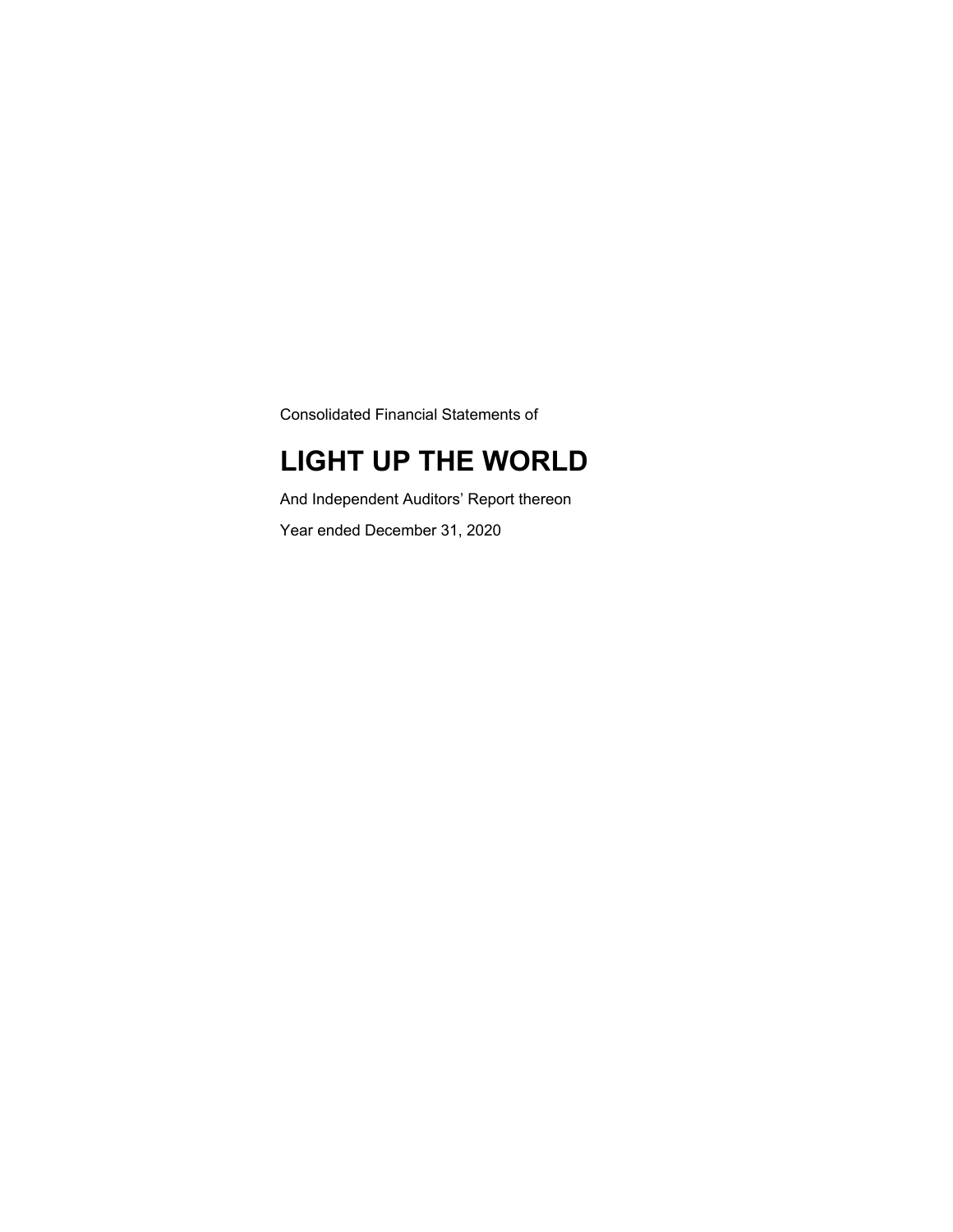

KPMG LLP 205 5th Avenue SW Suite 3100 Calgary AB T2P 4B9 Telephone (403) 691-8000 Fax (403) 691-8008 www.kpmg.ca

### **INDEPENDENT AUDITORS' REPORT**

To the Members of Light Up The World

#### *Qualified Opinion*

We have audited the consolidated financial statements of Light Up The World (the Entity) which comprise:

- the consolidated statement of financial position as at December 31, 2020
- the consolidated statement of operations for the year then ended
- the consolidated statement of changes in net assets for the year then ended
- the consolidated statement of cash flows for the year then ended
- and notes to the consolidated financial statements, including a summary of significant accounting policies

(Hereinafter referred to as the "financial statements").

In our opinion, except for the possible effects of the matter described in the *"Basis for Qualified Opinion"* section of our auditors' report, the accompanying consolidated financial statements present fairly, in all material respects, the consolidated financial position of the Entity as at December 31, 2020 and its consolidated results of operations and its consolidated cash flows for the year then ended in accordance with Canadian accounting standards for not-for-profit organizations.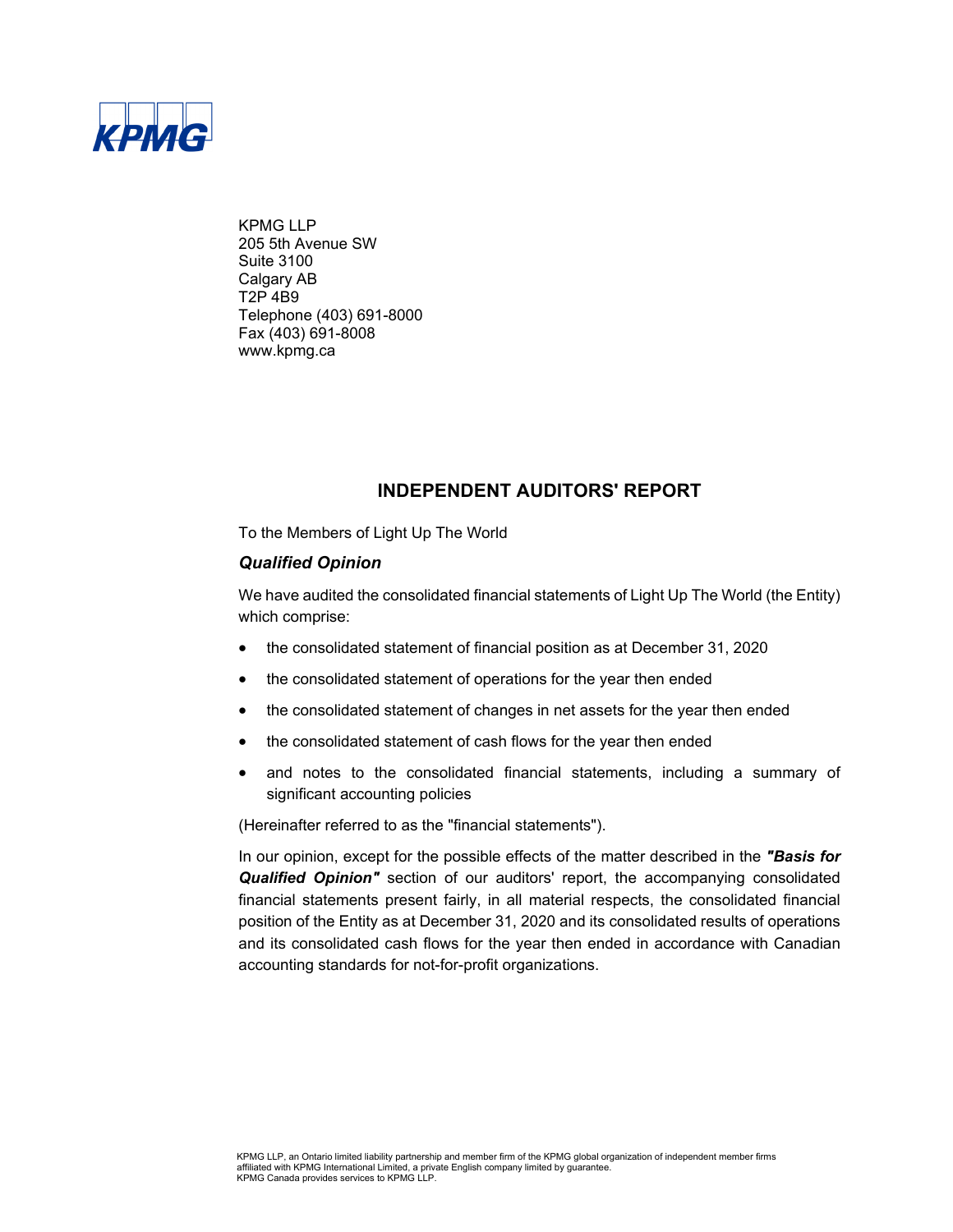

#### *Basis for Qualified Opinion*

In common with many charitable organizations, the Entity derives revenue from fundraising activities, the completeness of which is not susceptible to satisfactory audit verification. Accordingly, verification of this revenue was limited to the amounts recorded in the records of the Entity.

Therefore, we were not able to determine whether any adjustments might be necessary to:

- the current assets reported in the statement of financial position as at December 31, 2020 and December 31, 2019
- the contribution revenue and excess (deficiency) of revenue over expenses reported in the statements of operations for the years ended December 31, 2020 and December 31, 2019
- the net assets balance, at the beginning and end of the year reported in the statements of changes in net assets for the years ended December 31, 2020 and December 31, 2019
- the excess (deficiency) of revenue over expenses reported in the statements of cash flows for the years ended December 31, 2020 and December 31, 2019.

Our opinion on the financial statements for the year ended December 31, 2019 was qualified accordingly because of the possible effects of this limitation in scope.

We conducted our audit in accordance with Canadian generally accepted auditing standards. Our responsibilities under those standards are further described in the *"Auditors' Responsibilities for the Audit of the Financial Statements"* section of our auditors' report.

We are independent of the Entity in accordance with the ethical requirements that are relevant to our audit of the financial statements in Canada and we have fulfilled our other ethical responsibilities in accordance with these requirements.

We believe that the audit evidence we have obtained is sufficient and appropriate to provide a basis for our qualified opinion.

#### *Responsibilities of Management and Those Charged with Governance for the Financial Statements*

Management is responsible for the preparation and fair presentation of the financial statements in accordance with Canadian accounting standards for not-for-profit organizations, and for such internal control as management determines is necessary to enable the preparation of financial statements that are free from material misstatement, whether due to fraud or error.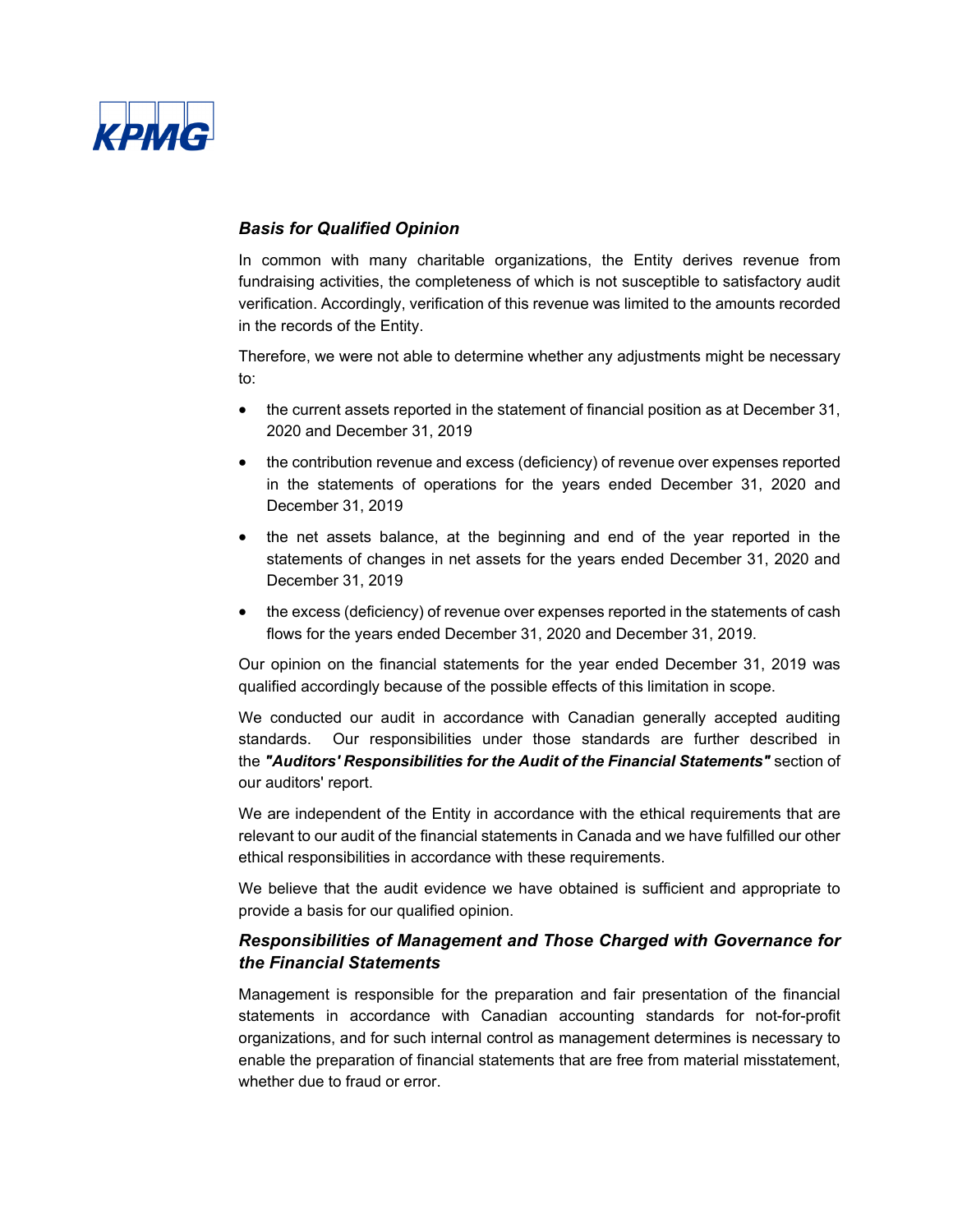

In preparing the financial statements, management is responsible for assessing the Entity's ability to continue as a going concern, disclosing as applicable, matters related to going concern and using the going concern basis of accounting unless management either intends to liquidate the Entity or to cease operations, or has no realistic alternative but to do so.

Those charged with governance are responsible for overseeing the Entity's financial reporting process.

#### *Auditors' Responsibilities for the Audit of the Financial Statements*

Our objectives are to obtain reasonable assurance about whether the financial statements as a whole are free from material misstatement, whether due to fraud or error, and to issue an auditors' report that includes our opinion.

Reasonable assurance is a high level of assurance, but is not a guarantee that an audit conducted in accordance with Canadian generally accepted auditing standards will always detect a material misstatement when it exists.

Misstatements can arise from fraud or error and are considered material if, individually or in the aggregate, they could reasonably be expected to influence the economic decisions of users taken on the basis of the financial statements.

As part of an audit in accordance with Canadian generally accepted auditing standards, we exercise professional judgment and maintain professional skepticism throughout the audit.

We also:

 Identify and assess the risks of material misstatement of the financial statements, whether due to fraud or error, design and perform audit procedures responsive to those risks, and obtain audit evidence that is sufficient and appropriate to provide a basis for our opinion.

The risk of not detecting a material misstatement resulting from fraud is higher than for one resulting from error, as fraud may involve collusion, forgery, intentional omissions, misrepresentations, or the override of internal control.

- Obtain an understanding of internal control relevant to the audit in order to design audit procedures that are appropriate in the circumstances, but not for the purpose of expressing an opinion on the effectiveness of the Entity's internal control.
- Evaluate the appropriateness of accounting policies used and the reasonableness of accounting estimates and related disclosures made by management.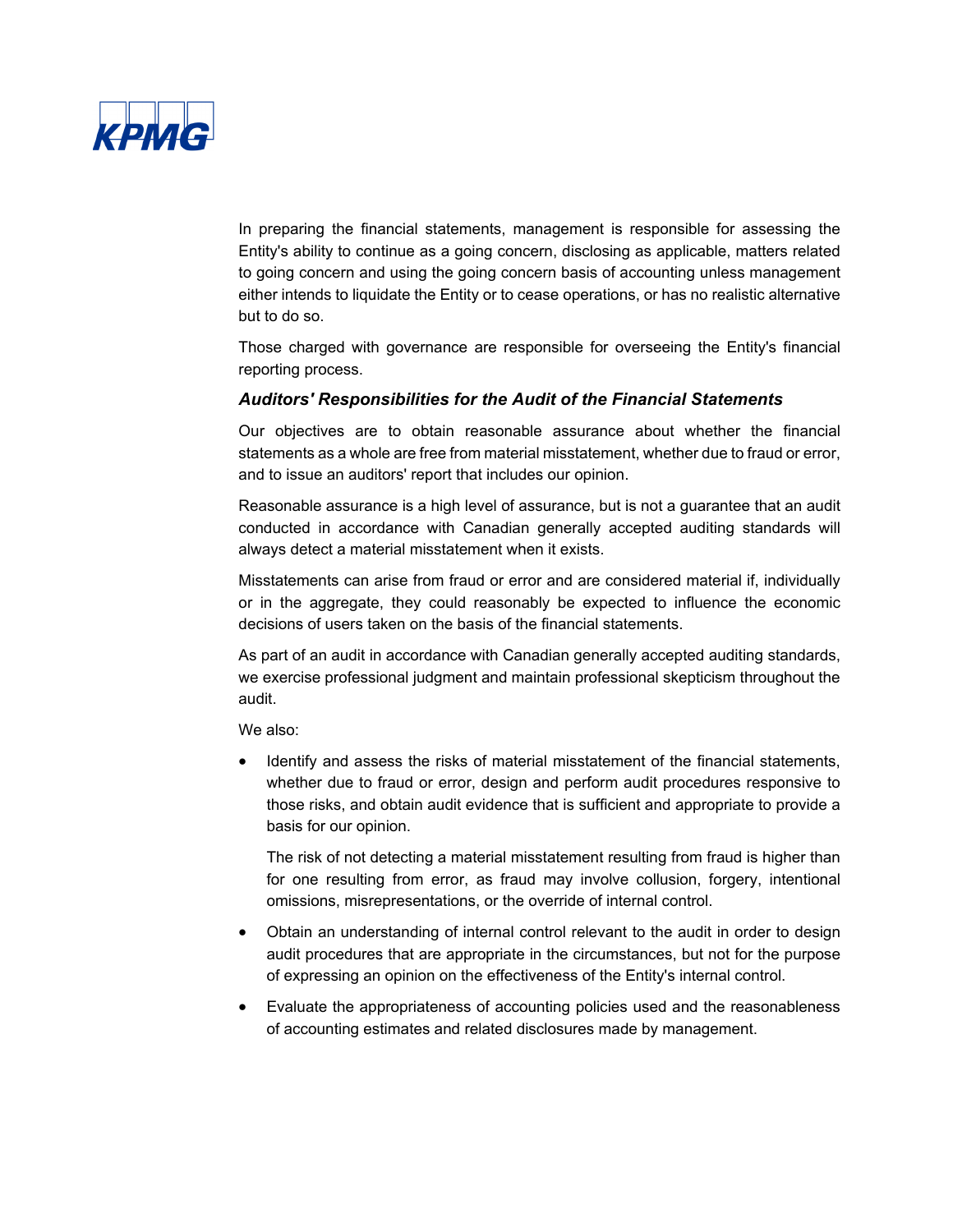

- Conclude on the appropriateness of management's use of the going concern basis of accounting and, based on the audit evidence obtained, whether a material uncertainty exists related to events or conditions that may cast significant doubt on the Entity's ability to continue as a going concern. If we conclude that a material uncertainty exists, we are required to draw attention in our auditors' report to the related disclosures in the financial statements or, if such disclosures are inadequate, to modify our opinion. Our conclusions are based on the audit evidence obtained up to the date of our auditors' report. However, future events or conditions may cause the Entity to cease to continue as a going concern.
- Evaluate the overall presentation, structure and content of the financial statements, including the disclosures, and whether the financial statements represent the underlying transactions and events in a manner that achieves fair presentation.
- Communicate with those charged with governance regarding, among other matters, the planned scope and timing of the audit and significant audit findings, including any significant deficiencies in internal control that we identify during our audit.
- Obtain sufficient appropriate audit evidence regarding the financial information of the entities or business activities within the group Entity to express an opinion on the financial statements. We are responsible for the direction, supervision and performance of the group audit. We remain solely responsible for our audit opinion.

KPMLLLP

Chartered Professional Accountants

Calgary, Canada November 18, 2021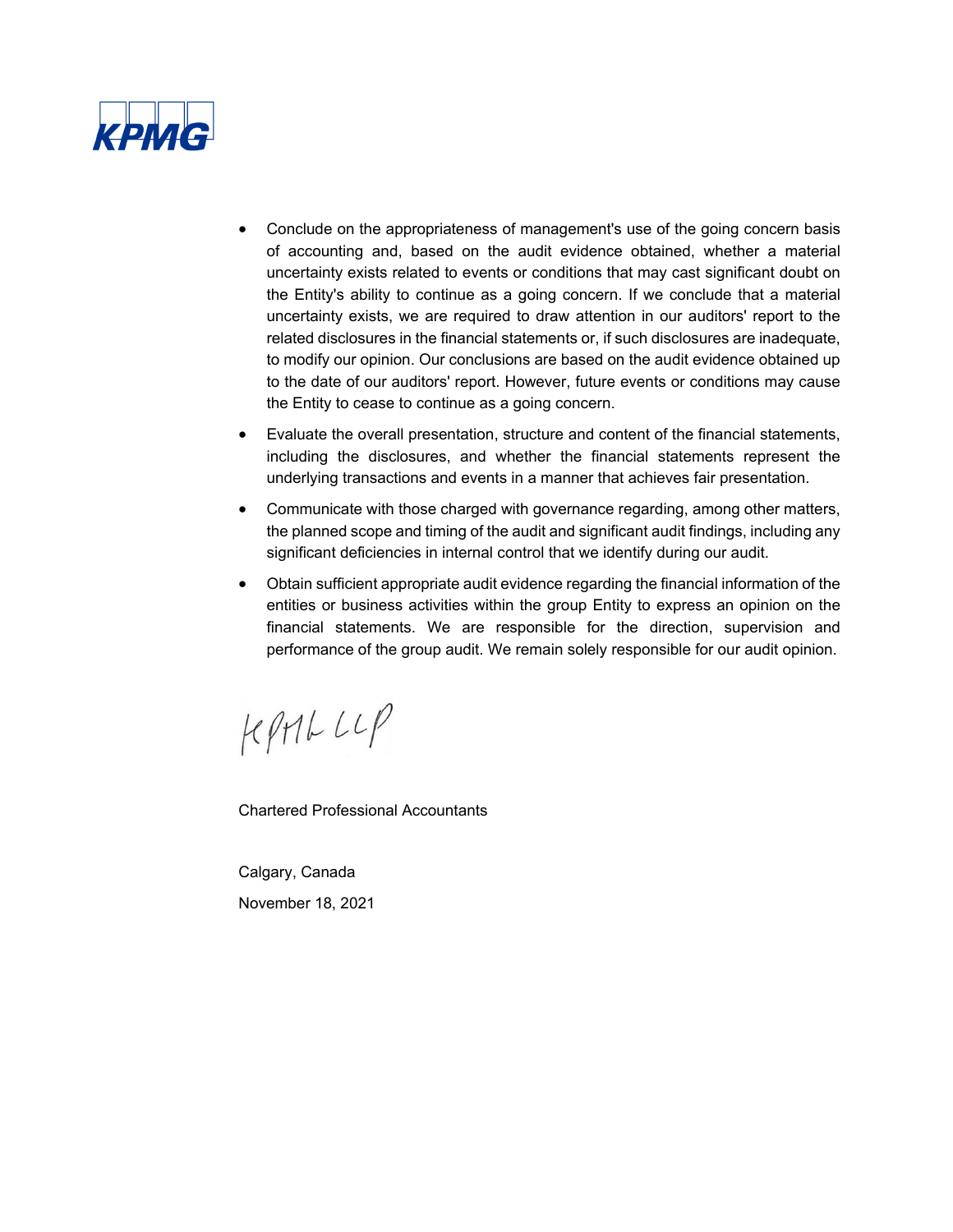Consolidated Statement of Financial Position

#### December 31, 2020, with comparative information for 2019

|                                                   | 2020             | 2019            |
|---------------------------------------------------|------------------|-----------------|
| <b>Assets</b>                                     |                  |                 |
| Current assets:                                   |                  |                 |
| Cash                                              | \$<br>150,667    | \$<br>204,276   |
| Accounts receivable (note 10)                     | 46,210           | 30,942          |
| Goods and services tax recoverable                | 146              | 1,264           |
| Prepaid expenses<br>Inventory (note 4)            | 36,224<br>73,515 | 4,497<br>45,551 |
|                                                   | 306,762          | 286,530         |
| Long-term receivables                             | 1,251            |                 |
| Equipment (note 3)                                | 509              | 691             |
|                                                   | \$<br>308,522    | \$<br>287,221   |
| <b>Liabilities and Net Assets</b>                 |                  |                 |
| <b>Current liabilities:</b>                       |                  |                 |
| Accounts payable and accrued liabilities (note 5) | \$<br>38,380     | \$<br>47,787    |
| Deferred contributions (note 6)                   | 96,752           | 174,972         |
|                                                   | 135,132          | 222,759         |
| Loans payable (notes 9 and 10)                    | 51,413           | 15,000          |
|                                                   | 186,545          | 237,759         |
| Net assets                                        | 121,977          | 49,462          |
| Commitments (note 6)                              |                  |                 |
|                                                   | \$<br>308,522    | \$<br>287,221   |

See accompanying notes to consolidated financial statements.

On behalf of the Board:  $\overline{D}$  Director

Director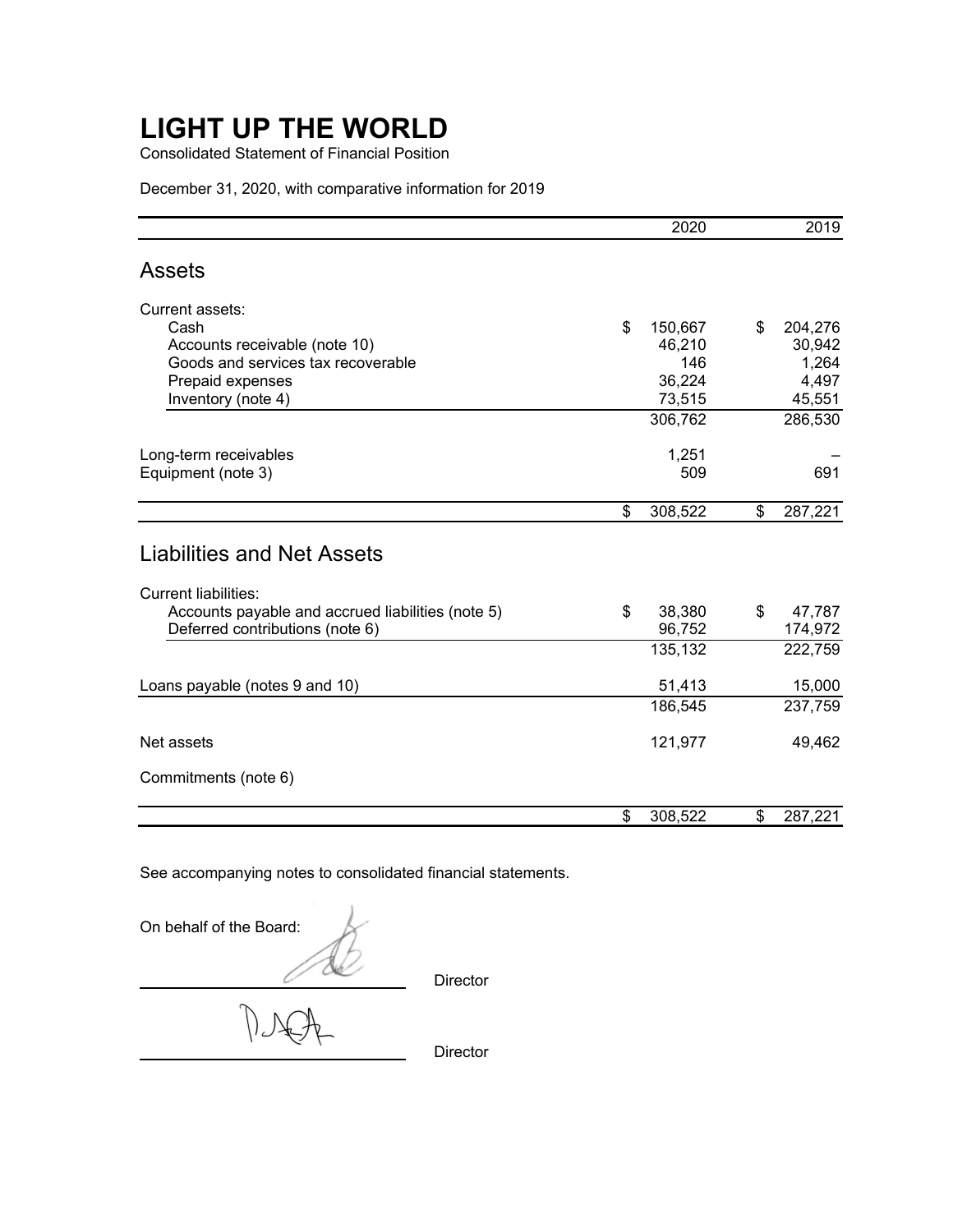Consolidated Statement of Operations

Year ended December 31, 2020, with comparative information for 2019

|                                               | 2020          | 2019            |
|-----------------------------------------------|---------------|-----------------|
| Revenues:                                     |               |                 |
| Contributions                                 | \$<br>463,285 | \$<br>765,802   |
| Government subsidy (note 10)                  | 129,490       |                 |
| Product sales                                 | 87,685        | 78,856          |
| Training, events and other                    | 4,829         | 49,460          |
| Rental income                                 | 1,000         | 500             |
|                                               | 686,289       | 894,618         |
| Cost of sales                                 | 120,879       | 35,417          |
|                                               | 565,410       | 859,201         |
| Expenses:                                     |               |                 |
| Programs (schedule 1)                         | 157,040       | 451,112         |
| Administration (schedule 2)                   | 112,137       | 98,079          |
| Fundraising (schedule 3)                      | 108,327       | 88,912          |
| Development education (schedule 4)            | 25,372        | 200,163         |
| Social Enterprise (schedule 5)                | 90,019        | 57,207          |
|                                               | 492,895       | 895,473         |
| Excess (deficiency) of revenues over expenses | \$<br>72,515  | \$<br>(36, 272) |

See accompanying notes to consolidated financial statements.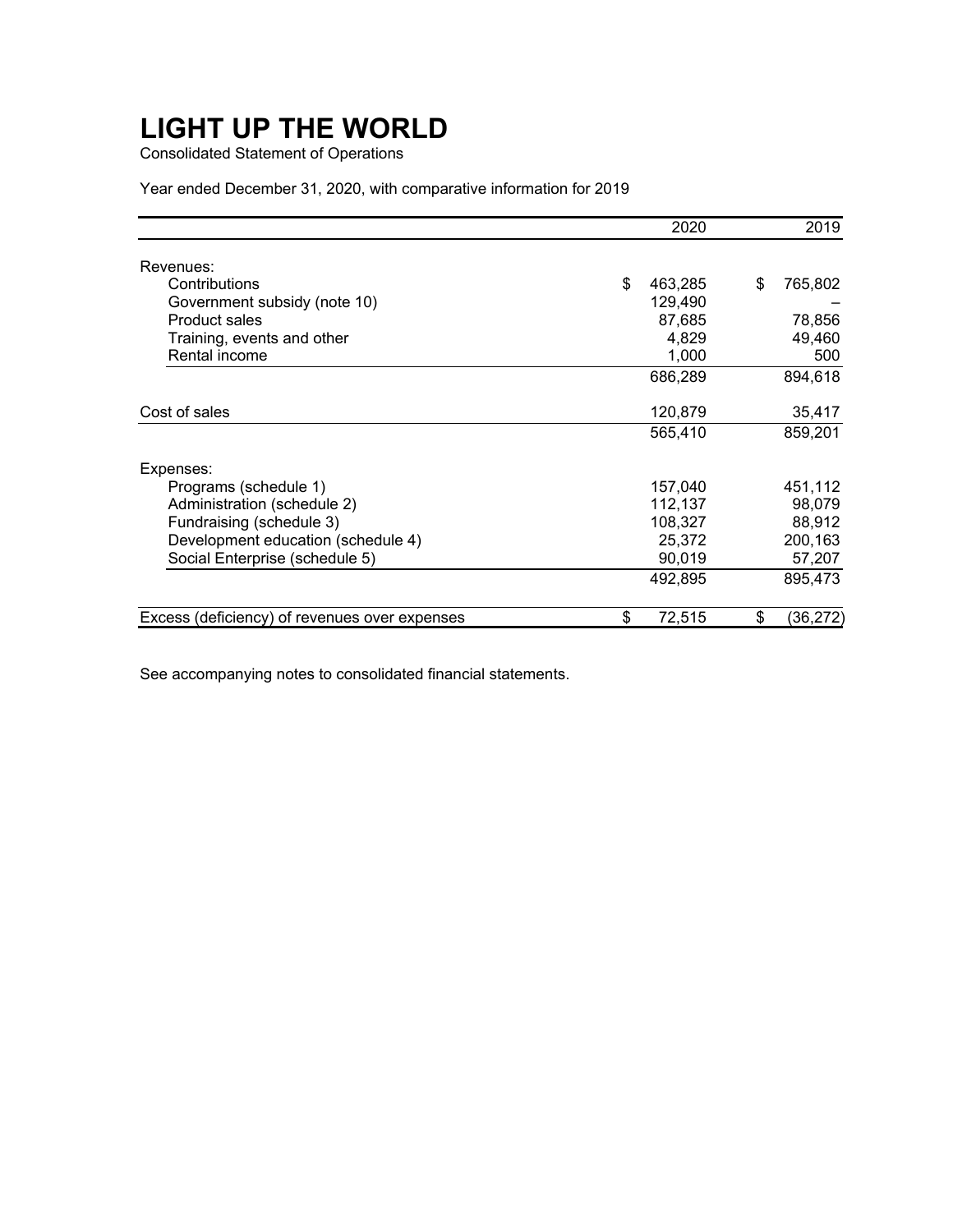Consolidated Statement of Changes in Net Assets

Year ended December 31, 2020, with comparative information for 2019

|                                               |   | 2020    |   | 2019      |
|-----------------------------------------------|---|---------|---|-----------|
| Net assets, beginning of year                 | S | 49.462  | S | 85,734    |
| Excess (deficiency) of revenues over expenses |   | 72.515  |   | (36, 272) |
| Net assets, end of year                       |   | 121.977 |   | 49,462    |

See accompanying notes to consolidated financial statements.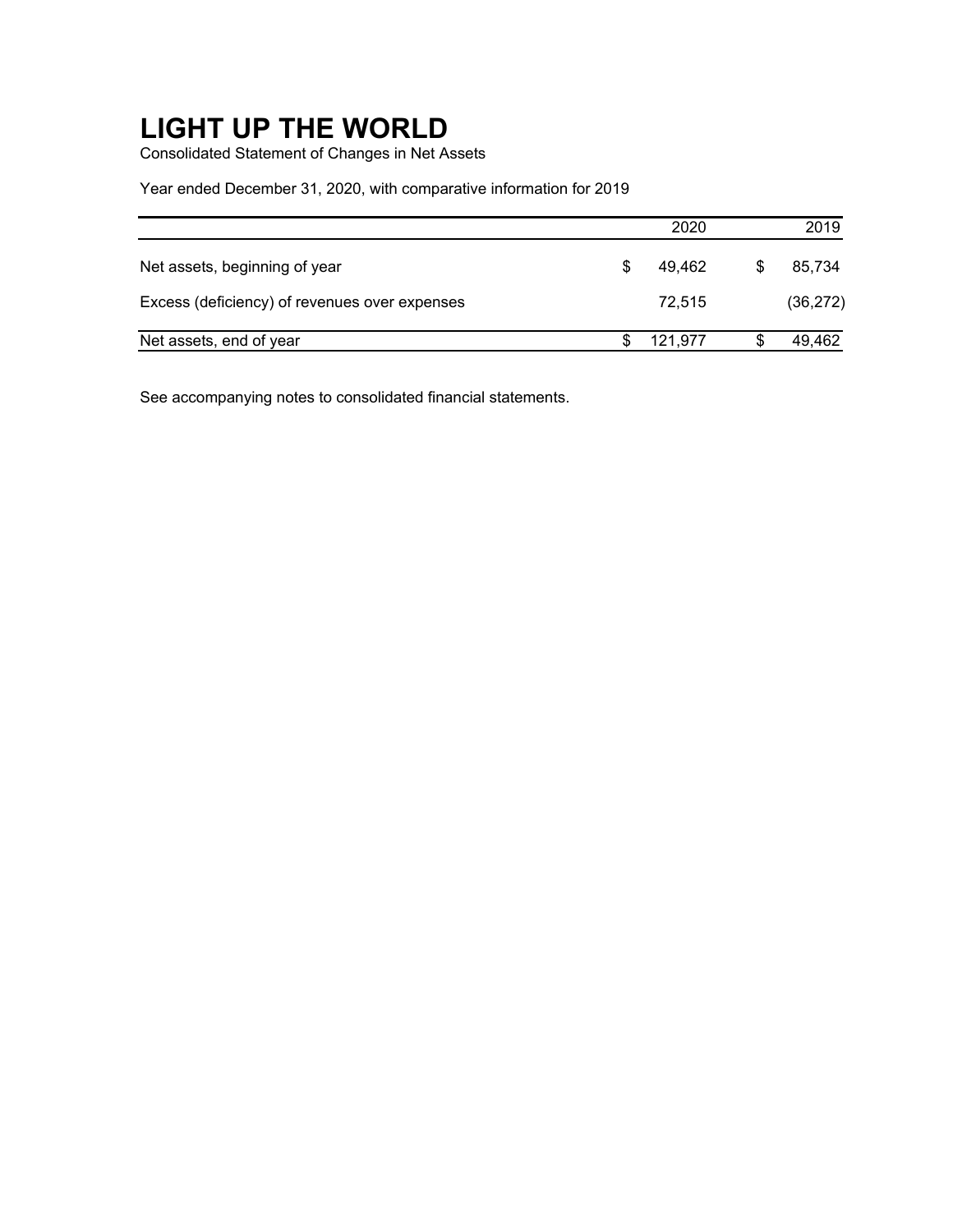Consolidated Statement of Cash Flows

#### Year ended December 31, 2020, with comparative information for 2019

|                                                                            | 2020          | 2019            |
|----------------------------------------------------------------------------|---------------|-----------------|
| Cash provided by (used in):                                                |               |                 |
| Operations                                                                 |               |                 |
| Excess (deficiency) of revenues over expenses<br>Items not involving cash: | \$<br>72,515  | \$<br>(36, 272) |
| Amortization of equipment (note 3)                                         | 182           | 248             |
| Deferred contributions received (note 6)                                   | 103,918       | 574,407         |
| Deferred contributions included in revenue (note 6)                        | (182, 138)    | (477, 312)      |
| Unrealized foreign exchange (gain) loss                                    | (2,502)       |                 |
|                                                                            | (8,025)       | 61,071          |
| Change in non-cash operating working capital:                              |               |                 |
| Inventory                                                                  | (27, 964)     | (45, 551)       |
| Accounts receivable                                                        | (14, 017)     | 2,384           |
| Prepaid expenses                                                           | (31, 727)     | 2,612           |
| Good and services tax recoverable                                          | 1,118         | (165)           |
| Accounts payable and accrued liabilities                                   | (9,407)       | 1,618           |
|                                                                            | (81, 997)     | (39, 102)       |
|                                                                            | (90, 022)     | 21,969          |
| Financing:                                                                 |               |                 |
| Proceeds from loan payable (note 9)                                        |               | 15,000          |
| Long term portion of CEBA loan                                             | 36,413        |                 |
| Increase (decrease) in cash                                                | (53,609)      | 36,969          |
| Cash, beginning of year                                                    | 204,276       | 167,307         |
| Cash, end of year                                                          | \$<br>150,667 | \$<br>204,276   |

See accompanying notes to consolidated financial statements.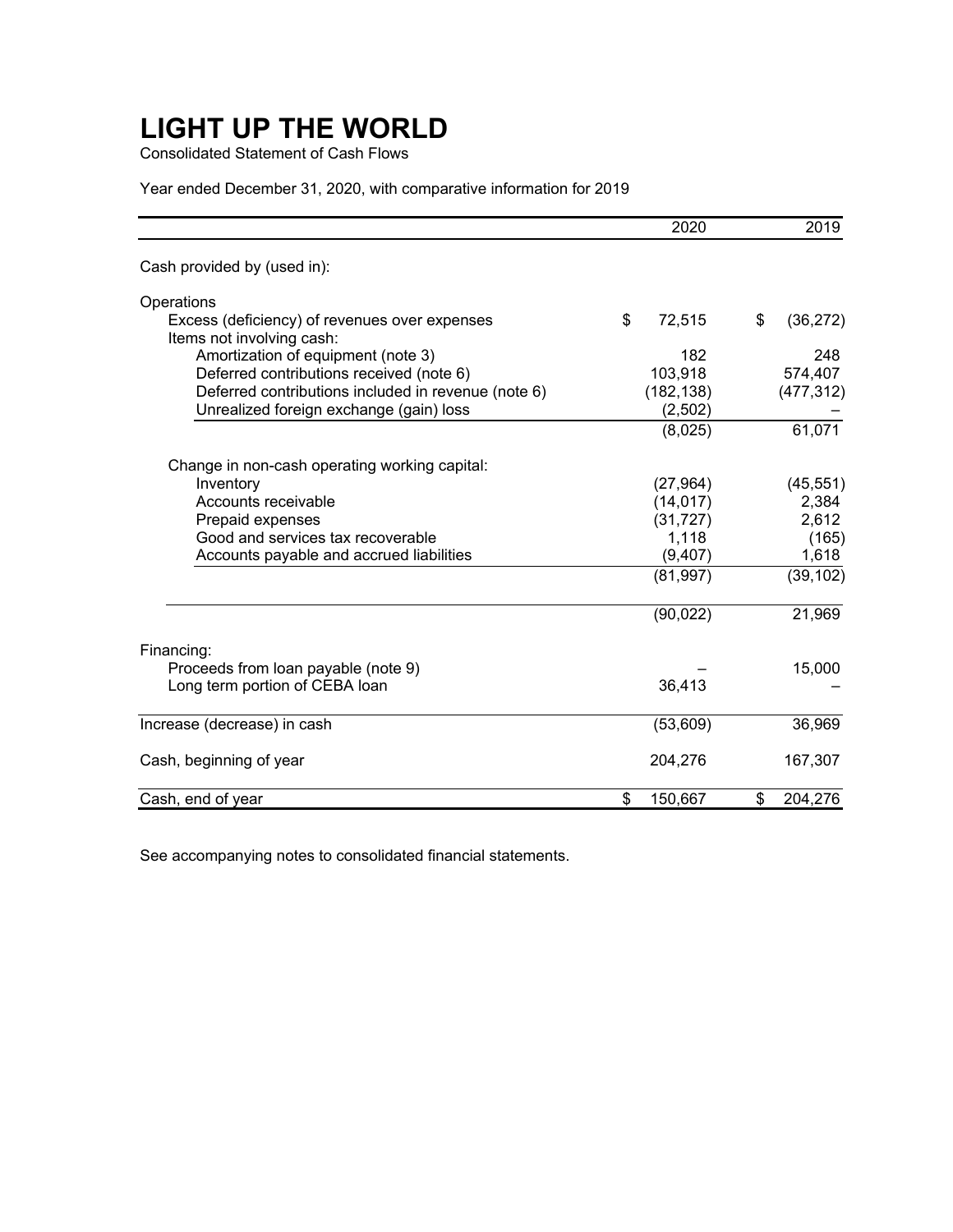Notes to Consolidated Financial Statements

Year ended December 31, 2020, with comparative information for 2019

#### **1. Purpose of the organization:**

Light Up the World ("LUTW") was incorporated under the Alberta Companies Act with the objective of fostering the development of renewable and alternative energy through projects that have positive social and environmental impact. LUTW has focused on providing solar-powered lighting solutions considered to be affordable, safe, healthy, efficient and environmentally responsible to people and organizations that do not have access to power for adequate lighting. In pursuit of the fulfillment of this mission, LUTW has continued developing, selling, installing and providing training on the installation of these low-cost, low-energy solar-powered lighting solutions to government and other agencies and interested organizations.

LUTW is registered as a charitable organization for income tax purposes; consequently LUTW is not taxable and is authorized to issue charitable donation receipts for income tax purposes.

#### **2. Significant accounting policies:**

The consolidated financial statements have been prepared in accordance with Canadian accounting standards for not-for-profit standards in Part III of the CPA Handbook, the more significant of which, are as follows:

(a) Consolidation:

These consolidated financial statements include the accounts of LUTW and its wholly owned subsidiary based in Peru, Light Up The World. The financial statements of the subsidiary are included in the consolidated financial statements from the date that control commences until the date that control ceases. The accounting policies of subsidiaries have been changed when necessary to align them with the policies adopted by the LUTW.

Intercompany balances and transactions, and any unrealized income and expenses arising from Intercompany transactions, are eliminated in preparing the consolidated financial statements. Unrealized losses are eliminated in the same way as unrealized gains, but only to the extent that there is no evidence of impairment.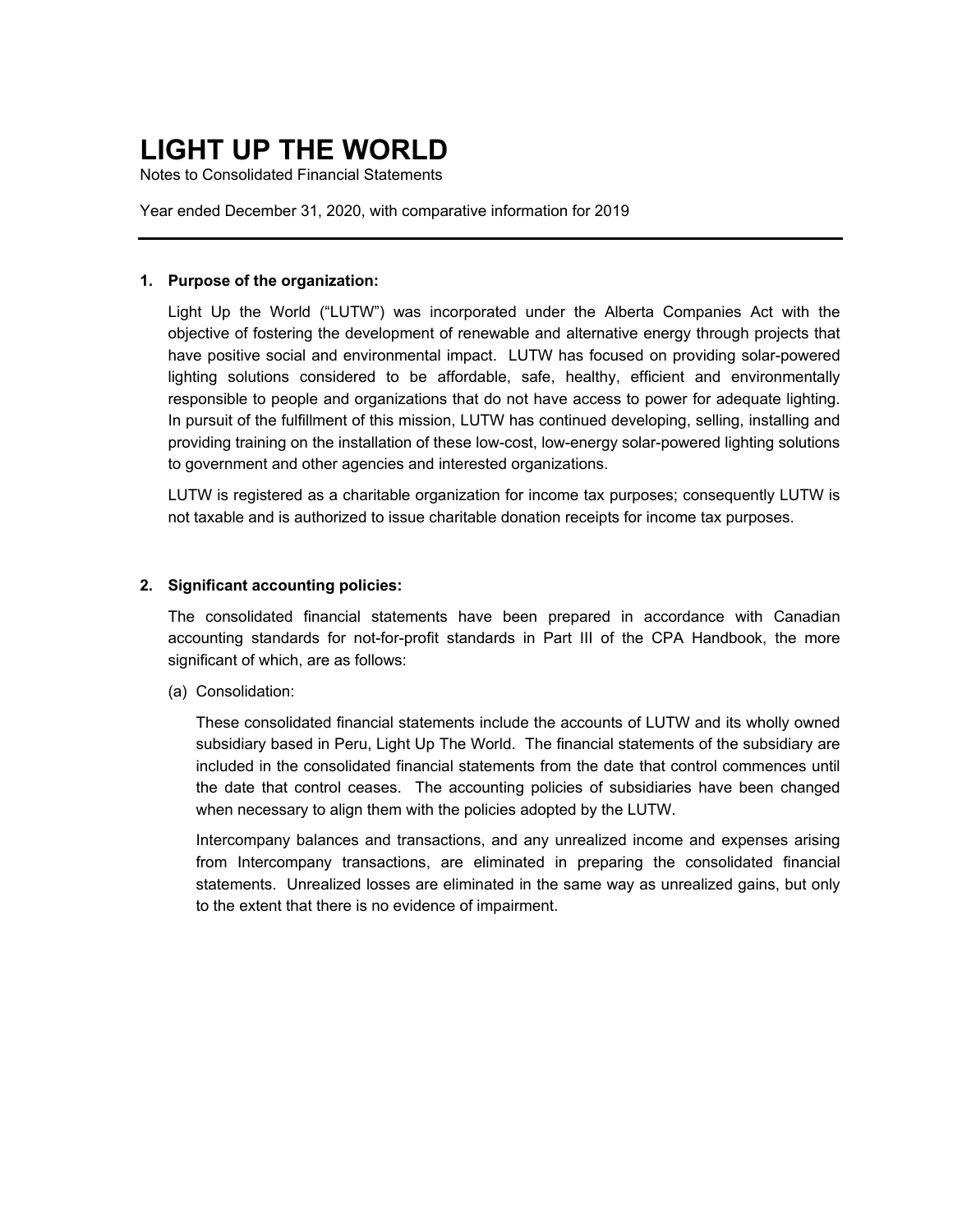Notes to Consolidated Financial Statements

Year ended December 31, 2020, with comparative information for 2019

#### **2. Significant accounting policies (continued):**

(b) Foreign currency translation and transactions:

Monetary items denominated in a foreign currency and non-monetary items carried at market are adjusted at the balance sheet date to reflect the exchange rate in effect at that date. Exchange gains and losses are included in the determination of excess of revenues over expenses for the period.

Financial statements of integrated foreign operations are translated as follows: monetary items at the exchange rate at the balance sheet date; non-monetary items, including amortization thereon, at historical exchange rates and; revenue and expense at the average rates of exchange in effect for the period. Exchange gains and losses are included in the determination of excess of revenues over expenses for the period.

(c) Functional and presentation currency:

These consolidated financial statements are presented in Canadian dollars, which is the functional currency of LUTW and its subsidiary.

(d) Equipment:

Equipment is stated at cost less accumulated amortization. Equipment is amortized using the declining balance method over their estimated useful lives at the following rates:

| Assets                  | Rate |
|-------------------------|------|
| Furniture and equipment | 25%  |
| Computer equipment      | 33%  |

(e) Financial instruments:

Financial instruments are recorded at fair value on initial recognition. Freestanding derivative instruments that are not in a qualifying hedging relationship and equity instruments that are quoted in an active market are subsequently measured at fair value. All other financial instruments are subsequently recorded at cost or amortized cost, unless management has elected to carry the instruments at fair value. LUTW has not elected to carry any such financial instruments at fair value.

Transaction costs incurred on the acquisition of financial instruments measured subsequently at fair value are expensed as incurred. All other financial instruments are adjusted by transaction costs incurred on acquisition and financing costs, which are amortized using the straight-line method.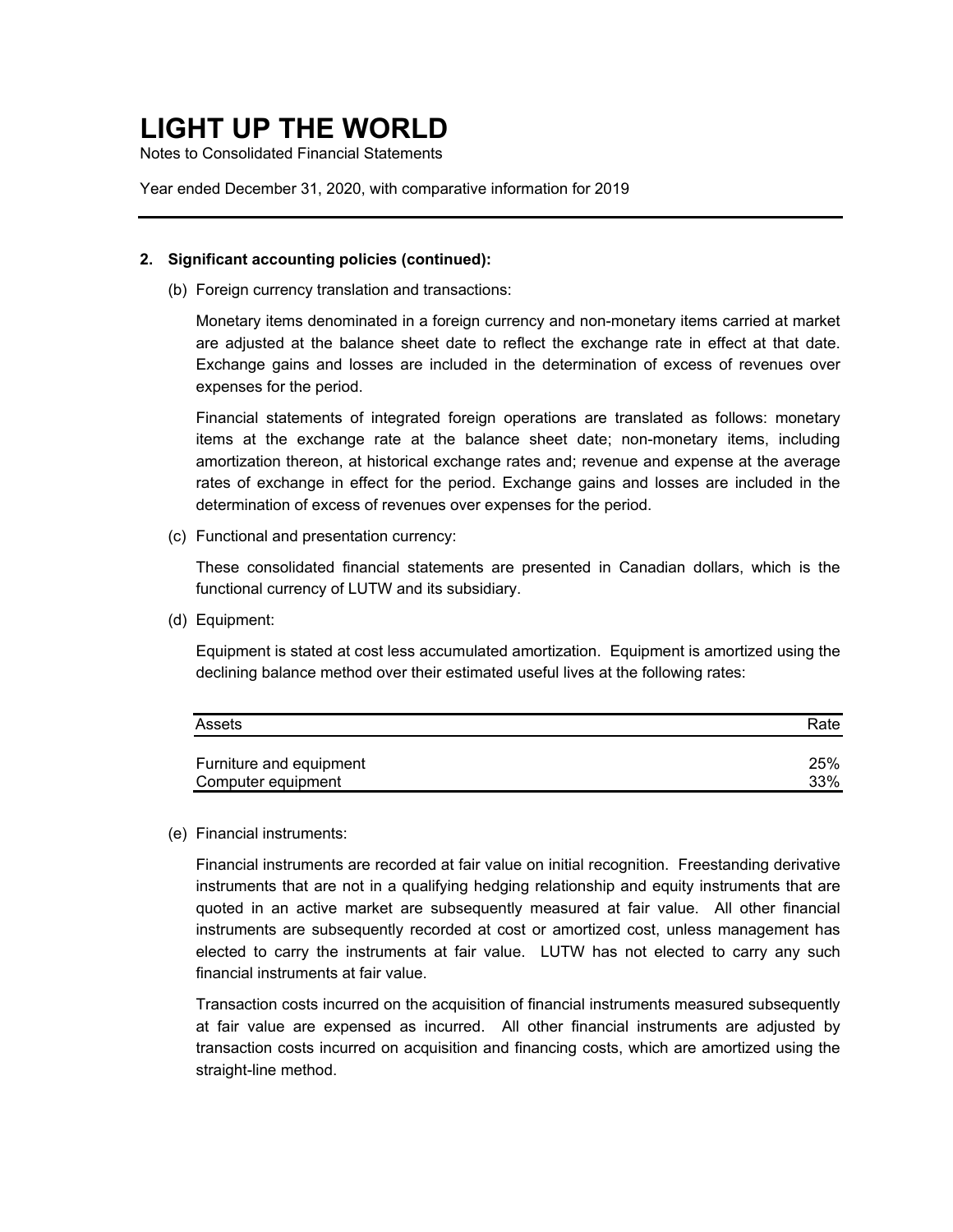Notes to Consolidated Financial Statements

Year ended December 31, 2020, with comparative information for 2019

#### **2. Significant accounting policies (continued):**

(e) Financial instruments (continued):

Financial assets are assessed for impairment on an annual basis at the end of the fiscal year if there are indicators of impairment. If there is an indicator of impairment, LUTW determines if there is a significant adverse change in the expected amount or timing of future cash flows from the financial asset. If there is a significant adverse change in the expected cash flows, the carrying value of the financial asset is reduced to the highest of the present value of the expected cash flows, the amount that could be realized from selling the financial asset or the amount LUTW expects to realize by exercising its right to any collateral. If events and circumstances reverse in a future period, an impairment loss will be reversed to the extent of the improvement, not exceeding the initial carrying value.

(f) Revenue recognition:

LUTW follows the deferral method of accounting for contributions.

Contributions subject to externally imposed restrictions are recognized as revenue in the year in which the related expenses are incurred. Contributions received which do not have any externally imposed restrictions as to use, are recognized as revenue when received or receivable if the amount to be received can be reasonably estimated and collection is reasonably assured.

The Board of Directors may from time to time set aside portions of these unrestricted contributions for specified purposes. Contributions to which these internally imposed restrictions apply are included in revenue and subsequently set aside as internally restricted net assets.

Contributed materials and supplies that would otherwise be paid for by LUTW and fair value can be determined are recorded at fair value when provided.

Revenue from sale of inventory are recognized at the time goods are shipped to customers, or when equipment is delivered and installed at customers' homes and collectability is reasonably assured.

(g) Contributed services:

Individuals have donated amounts of time in furthering the LUTW's objectives. Due to the difficulty of determining the fair value of these contributions, the value of these volunteer services has not been recorded in the consolidated financial statements.

(h) Allocation of expenses:

Certain officers and employees perform a combination of program, fundraising, development education and administrative functions. As a result, salaries are allocated based on functional activity. Allocations are reviewed on a periodic basis to ensure the distribution of costs reasonably approximates the time incurred on the various functions.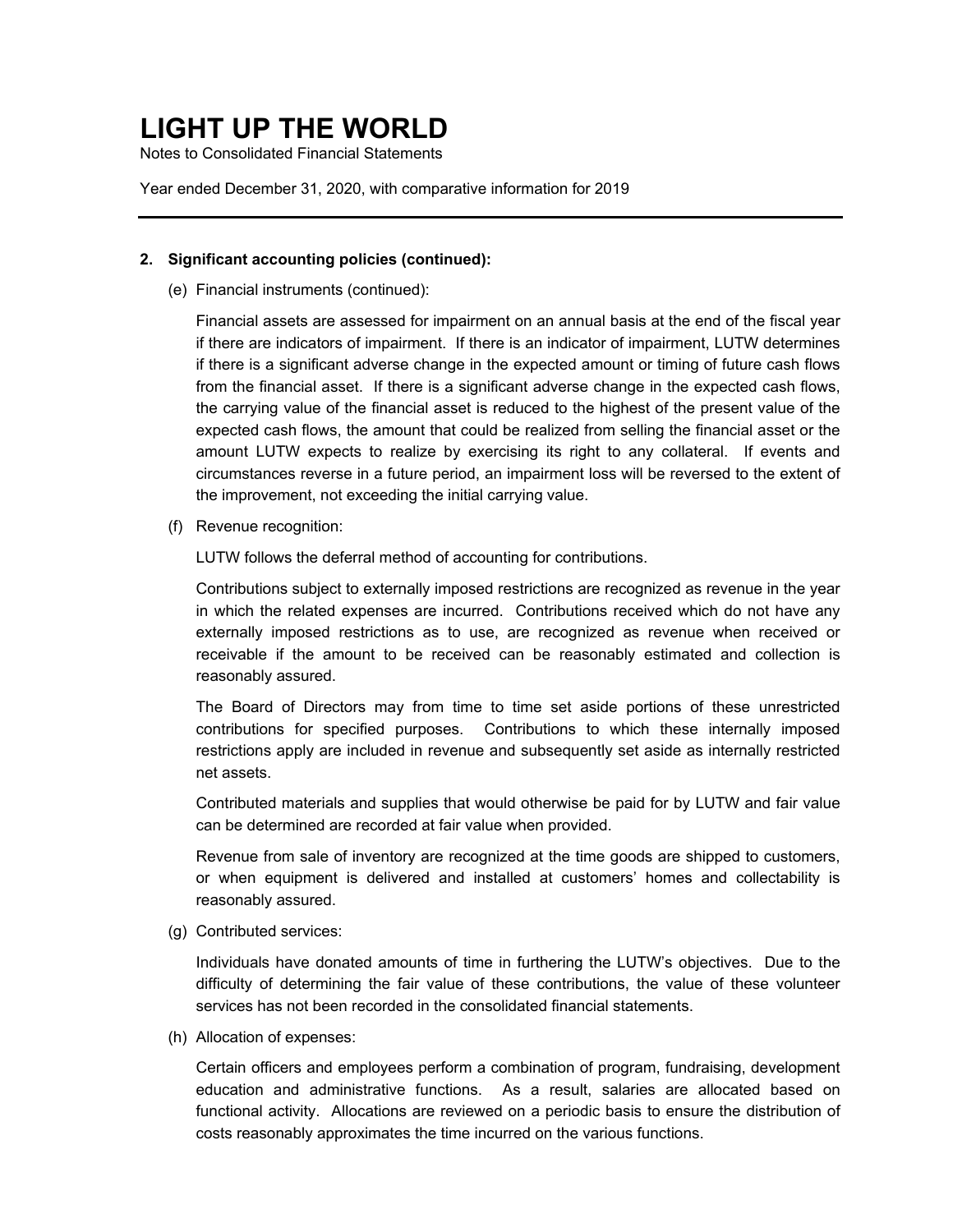Notes to Consolidated Financial Statements

Year ended December 31, 2020, with comparative information for 2019

#### **2. Significant accounting policies (continued):**

(i) Government subsidy:

LUTW periodically applies for financial assistance under available government incentive and subsidy programs. Government subsidy is recognized as revenue in the period that the related expenses are incurred or when received.

(j) Inventories:

Inventory is stated at lower of cost and net realizable value. Cost is determined using the weighted-average cost method, and net realizable value is the estimated selling price in the normal course of business less the estimated cost necessary to make the sale.

(k) Measurement uncertainty:

The preparation of the consolidated financial statements requires management to make estimates and assumptions that affect the reported amounts of assets and liabilities, disclosure of contingent assets and liabilities at the date of the financial statements and the reported amounts of revenues and expenses during the year. Actual results could differ from these estimates.

The uncertainties around the outbreak of COVID 19 pandemic required the use of judgments and estimates which resulted in no material impacts for the year ended December 31, 2020. The future impact of COVID 19 uncertainties could generate, in future reporting periods, a risk of material adjustment to the reported amounts of assets, liabilities, revenue and expenses in the financial statements.

While the disruption is currently expected to be temporary, there is considerable uncertainty around its duration. LUTW is unclear to the extent this disruption will negatively impact its future operating results. The related financial impact and duration cannot be reasonably estimated at this time. These estimates and assumptions are reviewed periodically and, as adjustments become necessary, they are reported on the statement of operations and retained earnings in the periods in which they become known. Consequently, actual results could differ from those estimates.

(l) Cash:

Cash includes cash on hand and short-term deposits which are highly liquid with original maturities of less than three months at the date of acquisition.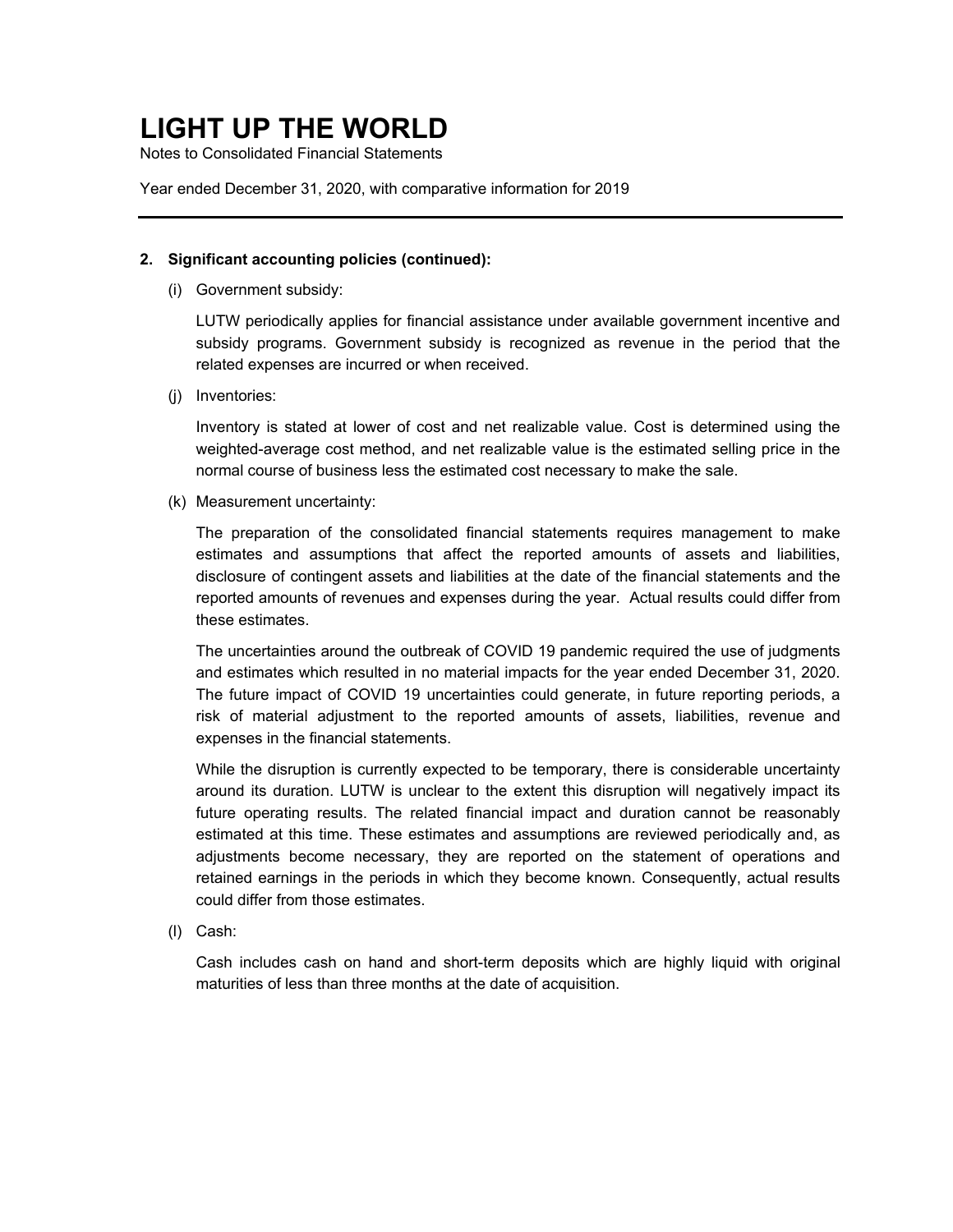Notes to Consolidated Financial Statements

Year ended December 31, 2020, with comparative information for 2019

#### **3. Equipment:**

| 2020                                          | Cost                 | Accumulated<br>amortization |                | Net book<br>value |
|-----------------------------------------------|----------------------|-----------------------------|----------------|-------------------|
|                                               |                      |                             |                |                   |
| Furniture and equipment<br>Computer equipment | \$<br>3,322<br>6,008 | \$                          | 2,887<br>5,934 | \$<br>435<br>74   |
|                                               | \$<br>9,330          | \$                          | 8,821          | \$<br>509         |
|                                               |                      |                             |                |                   |
| 2019                                          | Cost                 | Accumulated<br>amortization |                | Net book<br>value |
| Furniture and equipment<br>Computer equipment | \$<br>3,322<br>6,008 | \$                          | 2,742<br>5,897 | \$<br>580<br>111  |
|                                               | \$<br>9,330          | \$                          | 8,639          | \$<br>691         |

Amortization of capital assets for the year was \$182 (2019 – \$248) and is included in administration expenses.

#### **4. Inventories:**

|                                                                                                                                   | 2020                                              | 2019                      |
|-----------------------------------------------------------------------------------------------------------------------------------|---------------------------------------------------|---------------------------|
| Inventories, beginning of year<br>Inventories purchased<br>Inventories sold included in cost of sales<br>Inventories written down | \$<br>45.551<br>137,920<br>(70, 232)<br>(39, 724) | \$<br>80.968<br>(35, 417) |
| Inventories, end of year                                                                                                          | 73.515                                            | 45.551                    |

Inventories sold represent the cost of purchasing inventory for resale. Included in cost of sales on the consolidated statement of operations is \$15,088 (2019 - \$nil) in installation costs.

Cost of sales includes expenses of \$39,724 (2019 - \$nil) related to the write down of inventory from cost to net realizable value for its Canadian location.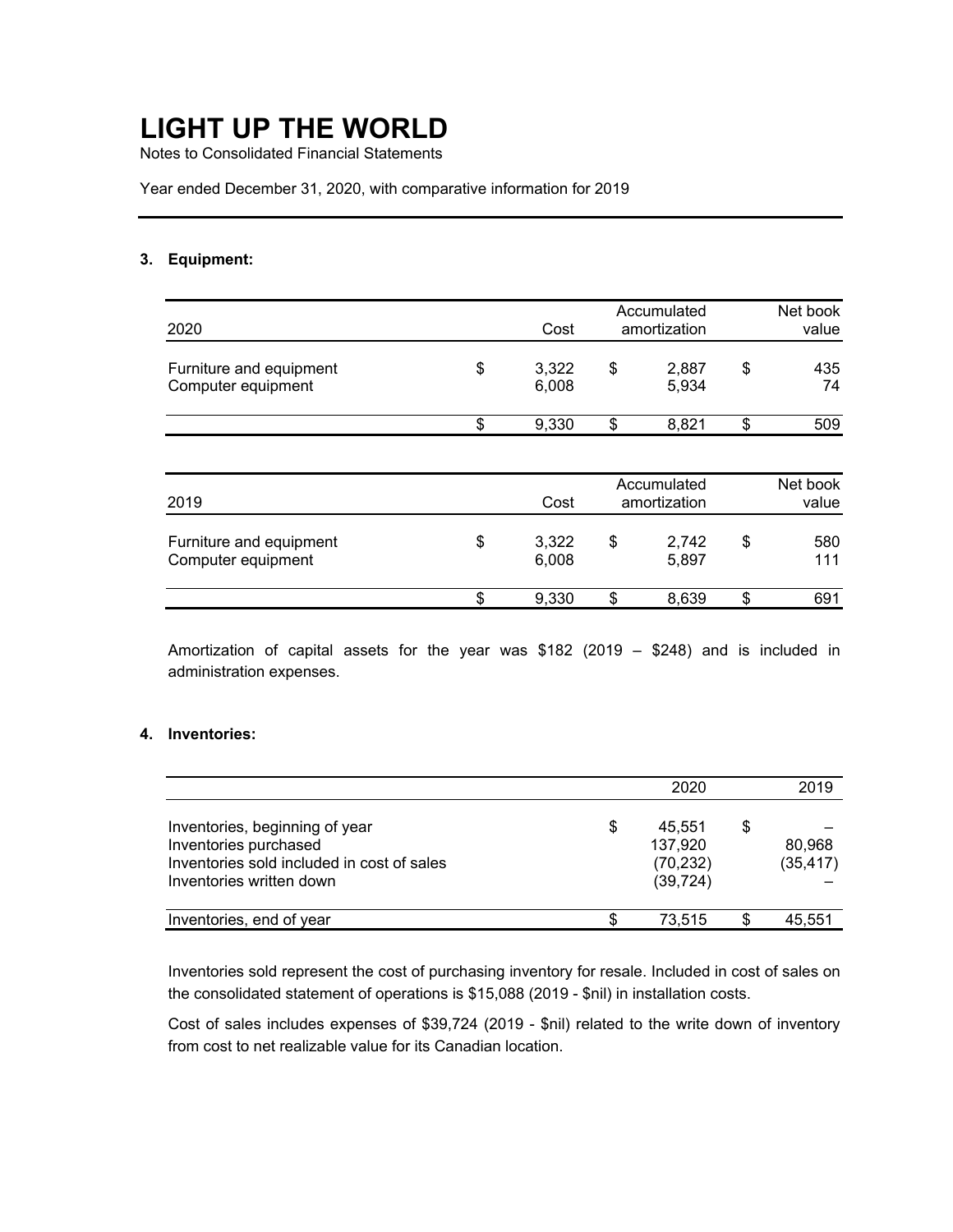Notes to Consolidated Financial Statements

Year ended December 31, 2020, with comparative information for 2019

#### **5. Accounts payable and accrued liabilities:**

Included in accounts payable and accrued liabilities are government remittances payable of \$3,973 (2019 – \$7,280), which includes amounts payable for payroll related taxes.

#### **6. Deferred contributions:**

Deferred contributions represent unspent resources subject to externally imposed restrictions requiring that funds be used for specific projects. Changes in deferred contributions during the year are as follows:

| 2020                                                                                                                                                              | Deferred.<br>beginning of<br>year          |    | Contributions<br>received in<br>year                 |    | Included in<br>revenue                      | Deferred,<br>end of<br>year              |
|-------------------------------------------------------------------------------------------------------------------------------------------------------------------|--------------------------------------------|----|------------------------------------------------------|----|---------------------------------------------|------------------------------------------|
| Enbridge<br>Wooree Litech<br>Directy Group<br>Schneider Electric<br>Volunteer deposits<br>Funds held for equipment purchases<br>Canada Emergency Business Account | \$<br>48,804<br>13,431<br>34,000<br>78.737 | \$ | 3,483<br>1,180<br>77,665<br>10,000<br>7,750<br>3,840 | -S | 52,287<br>14,611<br>36,250<br>78,737<br>252 | \$<br>77,665<br>10,000<br>5,500<br>3,587 |
|                                                                                                                                                                   | \$<br>174.972                              | S  | 103.918                                              | S  | 182,138                                     | \$<br>96,752                             |

|                                    | Deferred.    |   | Contributions |     |             |    | Deferred, |
|------------------------------------|--------------|---|---------------|-----|-------------|----|-----------|
|                                    | beginning of |   | received in   |     | Included in |    | end of    |
| 2019                               | year         |   | year          |     | revenue     |    | year      |
| Enbridge                           | \$<br>29,568 | S | 121,824       | \$. | 102,588     | -S | 48,804    |
| <b>Trans Alta</b>                  | 36,384       |   | 896           |     | 37,280      |    |           |
| Government funded projects         | 1,649        |   |               |     | 1.649       |    |           |
| Wooree Litech                      | 3,205        |   | 160,385       |     | 150,159     |    | 13,431    |
| Social enterprise project          | 7,071        |   | 57,475        |     | 64,546      |    |           |
| <b>Volunteer Deposits</b>          |              |   | 155,090       |     | 121,090     |    | 34,000    |
| Funds held for equipment purchases |              |   | 78,737        |     |             |    | 78,737    |
|                                    | \$<br>77.877 |   | 574.407       | \$. | 477.312     | S  | 174,972   |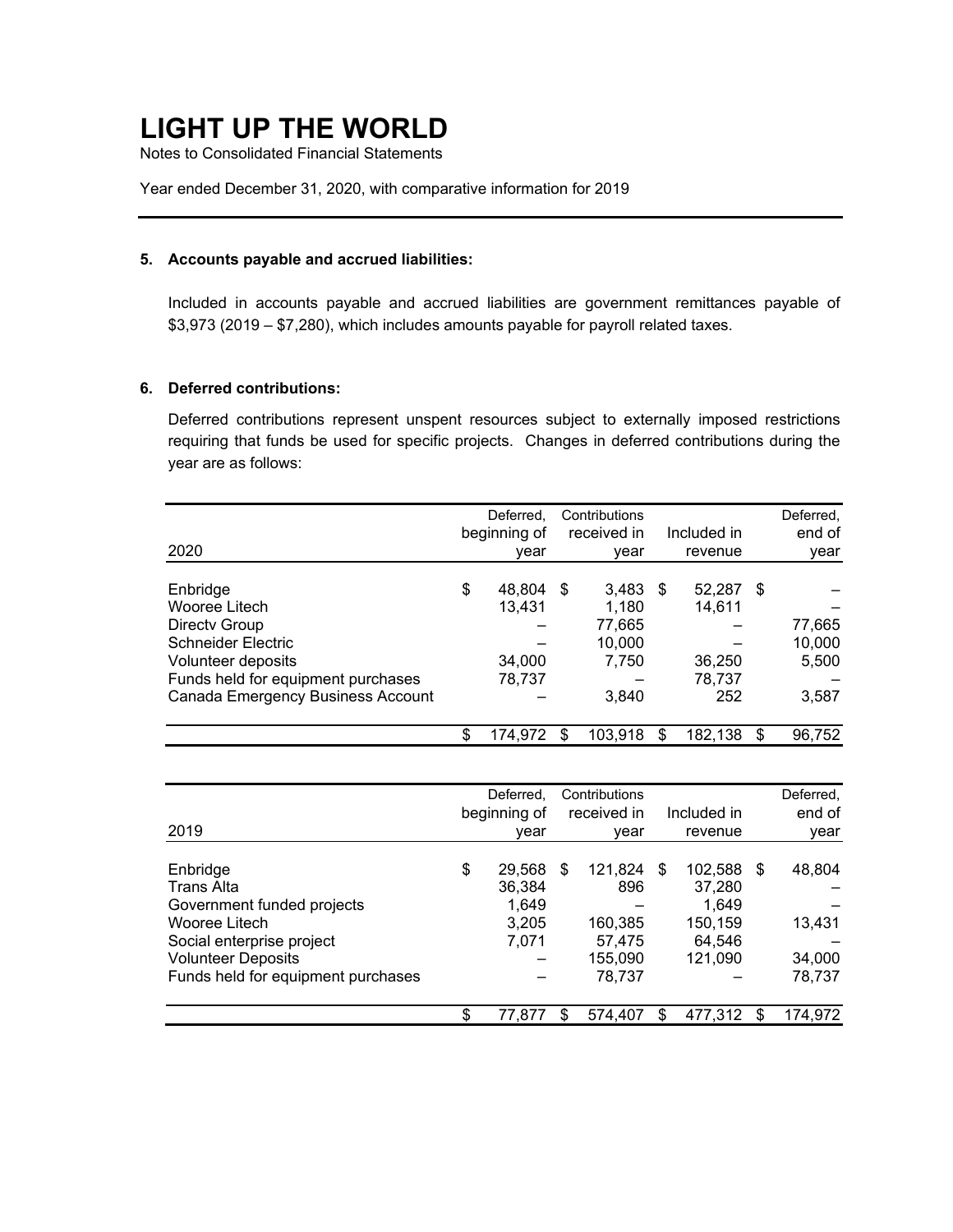Notes to Consolidated Financial Statements

Year ended December 31, 2020, with comparative information for 2019

#### **7. Allocation of salaries and benefits:**

Salaries and benefits have been allocated to the functions as follows:

|                       |   | 2020    |    | 2019    |
|-----------------------|---|---------|----|---------|
| Programs              | S | 110,467 | \$ | 262,284 |
| Administration        |   | 62,703  |    | 43,210  |
| Fundraising           |   | 94,695  |    | 44,596  |
| Development education |   | 12,743  |    | 71,330  |
| Social Enterprise     |   | 71,133  |    | 39,404  |
|                       | S | 351,741 | S  | 460,824 |

During the year LUTW incurred non-payroll costs of \$13,632 (2019 - \$44,316) directly related to fundraising activities.

#### **8. Financial risks:**

(a) Currency risk:

LUTW is exposed to financial risks as a result of exchange rate fluctuations and the volatility of these rates. In the normal course of business, LUTW renders certain services denominated in U.S. dollars and Peruvian soles. LUTW does not currently enter into forward contracts to mitigate this risk.

(b) Liquidity risk:

Liquidity risk is the risk that LUTW will be unable to fulfill its obligations on a timely basis or at a reasonable cost. LUTW manages its liquidity risk by monitoring its operating requirements. LUTW prepares budget and cash forecasts to ensure it has sufficient funds to fulfill its obligations. LUTW is dependent on its contributors to fund the organization and its programs. Any changes in contributions levels or expected amounts are adjusted by LUTW and reflected in its cash forecasts.

(c) Credit risk:

Credit risk is the risk that a counterparty may default on its contractual obligations resulting in a financial loss. LUTW is exposed to credit risk with respect to the accounts receivable and cash. LUTW assesses, on a continuous basis, accounts receivable and provides for any amounts that are not collectible in the allowance for doubtful accounts. LUTW manages credit risk on cash by depositing funds with reputable financial institutions.

(c) Interest rate risk:

LUTW manages its exposure to interest rate risk through fixed rate borrowings.

There has been no change to the risk exposures from 2019 except as noted in notes 2(k) and 11.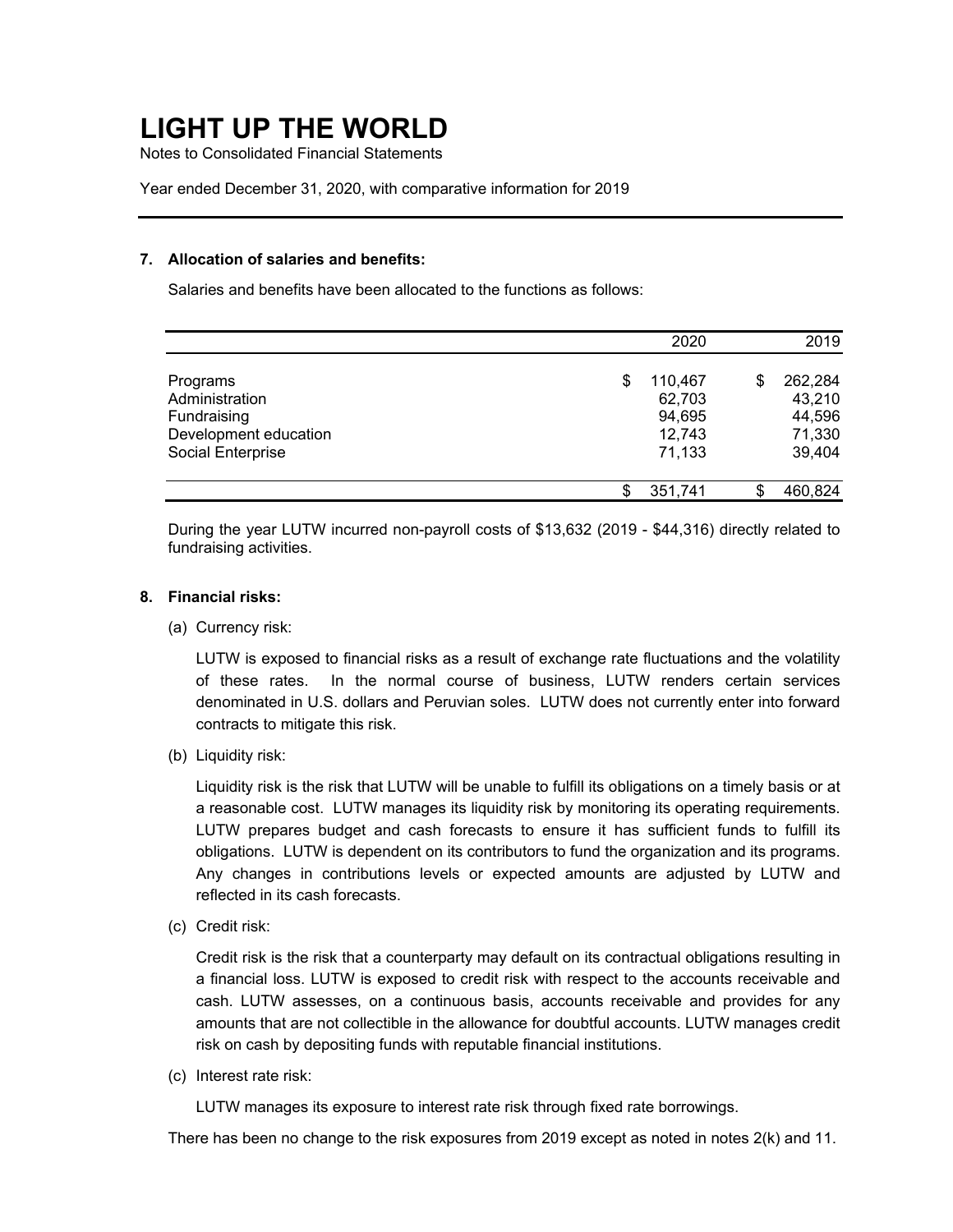Notes to Consolidated Financial Statements

Year ended December 31, 2020, with comparative information for 2019

#### **9. Loan payable:**

During the year, LUTW received loan funding from Butterfly Effect Microcredit Foundation. The loan carries an interest rate of 3.45%, matures in 3 years, and has no annual principle repayment requirements. At the end of the 3 year term, LUTW has the option to extend the term for another 6 months. Proceeds from the loan are to be used by LUTW for microcredit loans to qualified borrowers in Peru to help with the design, development, and construction of community based renewable energy systems associated with residential electricity, economic development, potable water and watershed protection. The balance of the loan as at December 31, 2020 is \$15,000 (2019 - \$15,000).

#### **10. Government assistance:**

(a) During the year, LUTW successfully applied for and received the Canada Emergency Wage Subsidy ("CEWS"). The CEWS program provides relief for Canadian employers that experienced a decline in revenue as a result of COVID-19. The program provides funding to the employers as a percentage of eligible payroll expenses.

For the year ended December 31, 2020 LUTW recognized \$73,700 under the CEWS program. This has been recorded as government subsidy on the consolidated statement of operations. Of this balance, \$11,769 remains in accounts receivable as at December 31, 2020.

(b) During the year, LUTW received \$60,000 in government assistance under the Canada Emergency Business Account ("CEBA") program. CEBA is received in the form of an interestfree loan, \$20,000 of which will be forgiven if the remaining \$40,000 is repaid by December 31, 2022. If the loan is not repaid, the loan converts on January 1, 2023 with interest payments determined by the lending financial institution payable at 5% annually. LUTW expects to repay the \$40,000 in a lump sum prior to December 31, 2022 and as a result have recognized the forgivable portion as government subsidy on the consolidated statement of operations. The amount recognized is \$36,413, discounted using the program interest rate of 5%.

The forgivable portion of the government loan plus the value of the interest free benefit is valued at \$3,840 (2019 - \$nil) using the maturity date and prevailing market rates of 5%. The unamortized portion of \$3,587 (2019 - \$nil) remains in deferred contributions at December 31, 2020.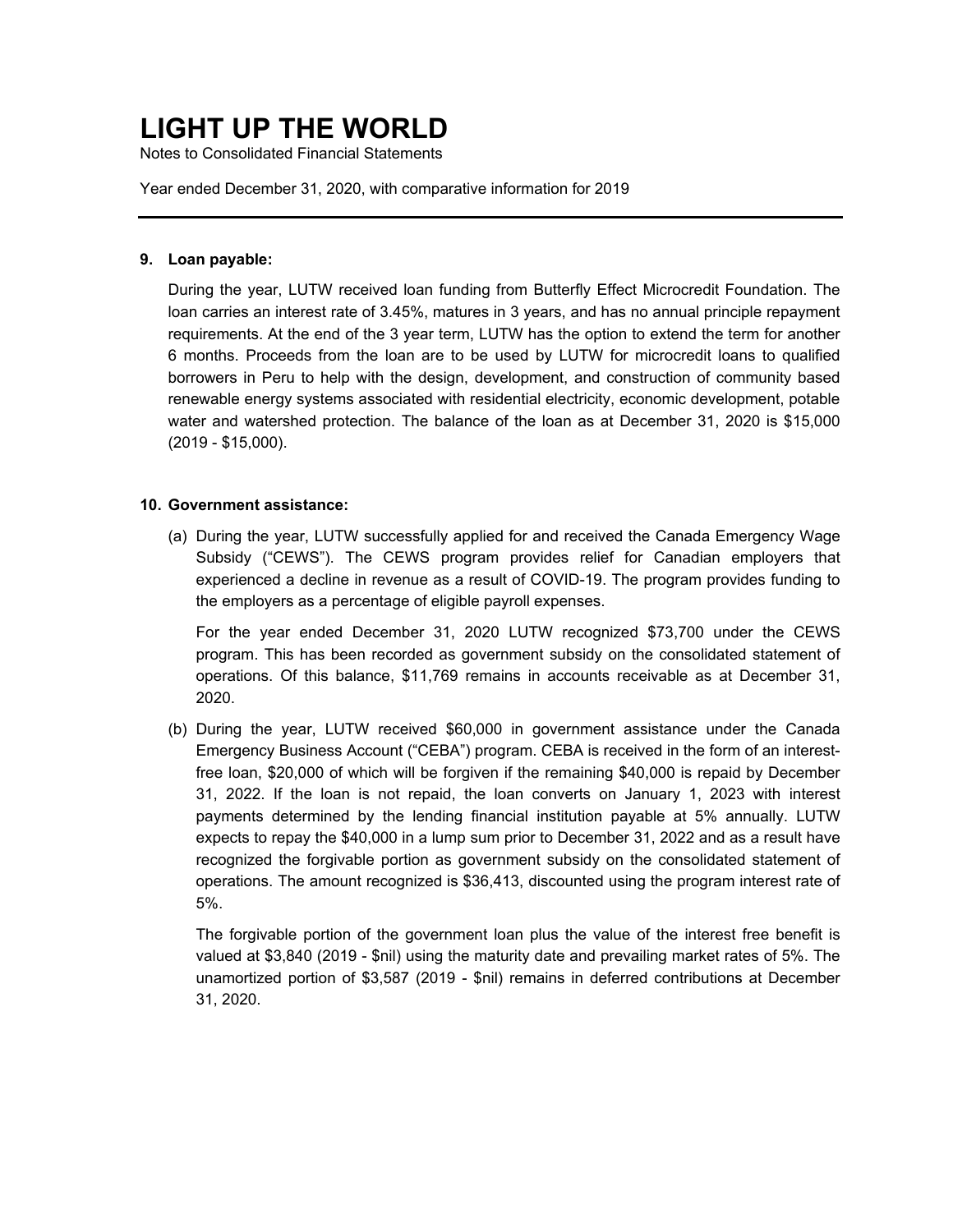Notes to Consolidated Financial Statements

Year ended December 31, 2020, with comparative information for 2019

#### **10. Government assistance (continued):**

(c) During the year, LUTW successfully applied for and received the Temporary Wage Subsidy ("TWS"). The TWS program provides relief for Canadian employers who have been affected by COVID-19 in the form of a 10% payroll deduction on the remittances to the Canada Revenue Agency for the time frame of March 18, 2020 to June 19, 2020.

For the year ended December 31, 2020, LUTW received \$3,510 in TWS benefits. This has been recorded to government subsidies. There is no requirement to repay any amounts of the reduction.

#### **11. COVID-19:**

On March 11, 2020, the World Health Organization declared the Novel Coronavirus (COVID-19) outbreak a pandemic. This has resulted in governments worldwide, including the Canadian, Alberta, and Peruvian governments, enacting emergency measures to combat the spread of the virus. These measures, which include the implementation of travel bans, self-imposed quarantine periods, closures of non-essential businesses, and physical distancing, have caused material disruption to organizations around the world and an overall economic slowdown.

The ultimate duration and magnitude of COVID-19 on the economy and the specific financial effect on LUTW's operations, including overall financial performance, is not known at this time. LUTW has taken proactive steps to safeguard the health and safety of its staff and volunteers and has scaled back operations in its head office and in Peru. With the resulting decreased operating costs and through participating in federal assistance programs, LUTW is ensuring its financial viability during this time of great uncertainty. LUTW continues to closely monitor the situation and is assessing and mitigating risks relating to the impacts on partnerships with post-secondary institutions, the scope and timing of projects in Peru, revenue generation, and fundraising activities.

As at the reporting date, these factors present uncertainty over future cash flows, may cause changes to the assets or liabilities, and may have an impact on future operations. An estimate of the financial effect is not practicable at this time. Management has assessed the financial impacts of the COVID-19 pandemic and did not identify any impacts on its financial statements as at March 31, 2021 other than the receipt of government subsidies related to periodic declines in fundraising and donation revenue. LUTW continues to use its assets and continues to manage liquidity risk by forecasting and assessing cash flow requirements on an ongoing basis.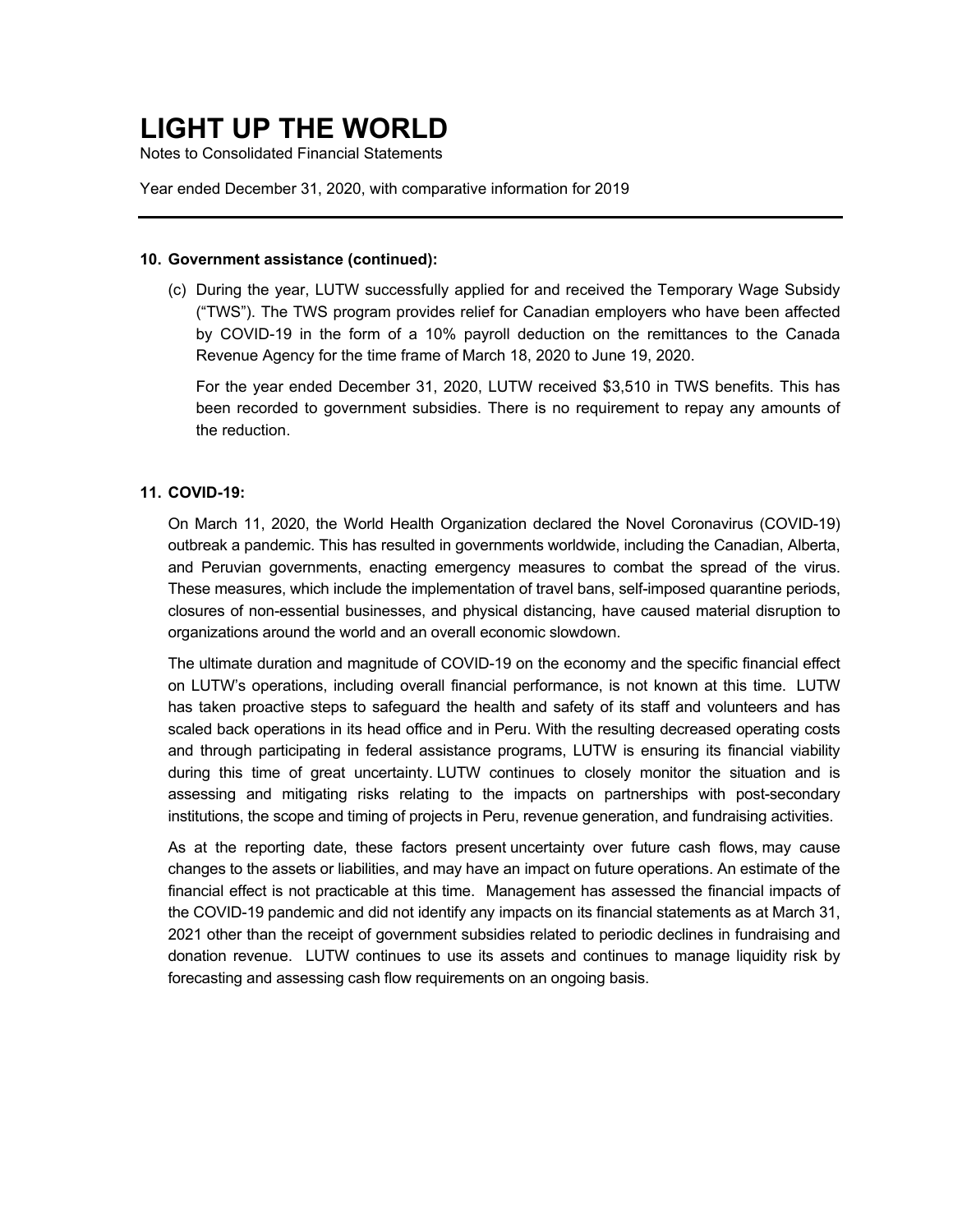Notes to Consolidated Financial Statements

Year ended December 31, 2020, with comparative information for 2019

#### **12. Comparative information:**

LUTW has recast the comparative financial statements as follows.

LUTW recast the 2019 comparative figures to reflect a \$45,551 increase in inventory with a corresponding decrease in cost of sales. This adjustment was to reflect inventory that was held by LUTW at December 31, 2019 that in the prior year financial statements was recorded as cost of sales when received. In addition, product sales and accounts receivable were increased by \$18,139 to accrue for certain sales transaction that occurred in 2019 where payment was received in 2020.

The 2019 financial statements have also been reclassified, where applicable to conform to the presentation used in the current year.

|                                              | As previously<br>Reported |           | Prior period<br>recasting |           |   | As recast |
|----------------------------------------------|---------------------------|-----------|---------------------------|-----------|---|-----------|
| Product sales                                | \$                        |           | S                         | 78.856    | S | 78,856    |
| Contributions                                |                           | 826,519   |                           | (60, 717) |   | 765,802   |
| Accounts receivable                          |                           | 12,803    |                           | 18,139    |   | 30,942    |
| Inventories                                  |                           |           |                           | 45.551    |   | 45.551    |
| Cost of sales                                |                           |           |                           | 35.417    |   | 35,417    |
| Social Enterprise expenses                   |                           | 138,175   |                           | (80, 968) |   | 57,207    |
| Excess (deficiency) of revenue over expenses |                           | (99, 962) |                           | 63,690    |   | (36, 272) |
| Net assets, end of year                      |                           | (14,228)  |                           | 63,690    |   | 49,462    |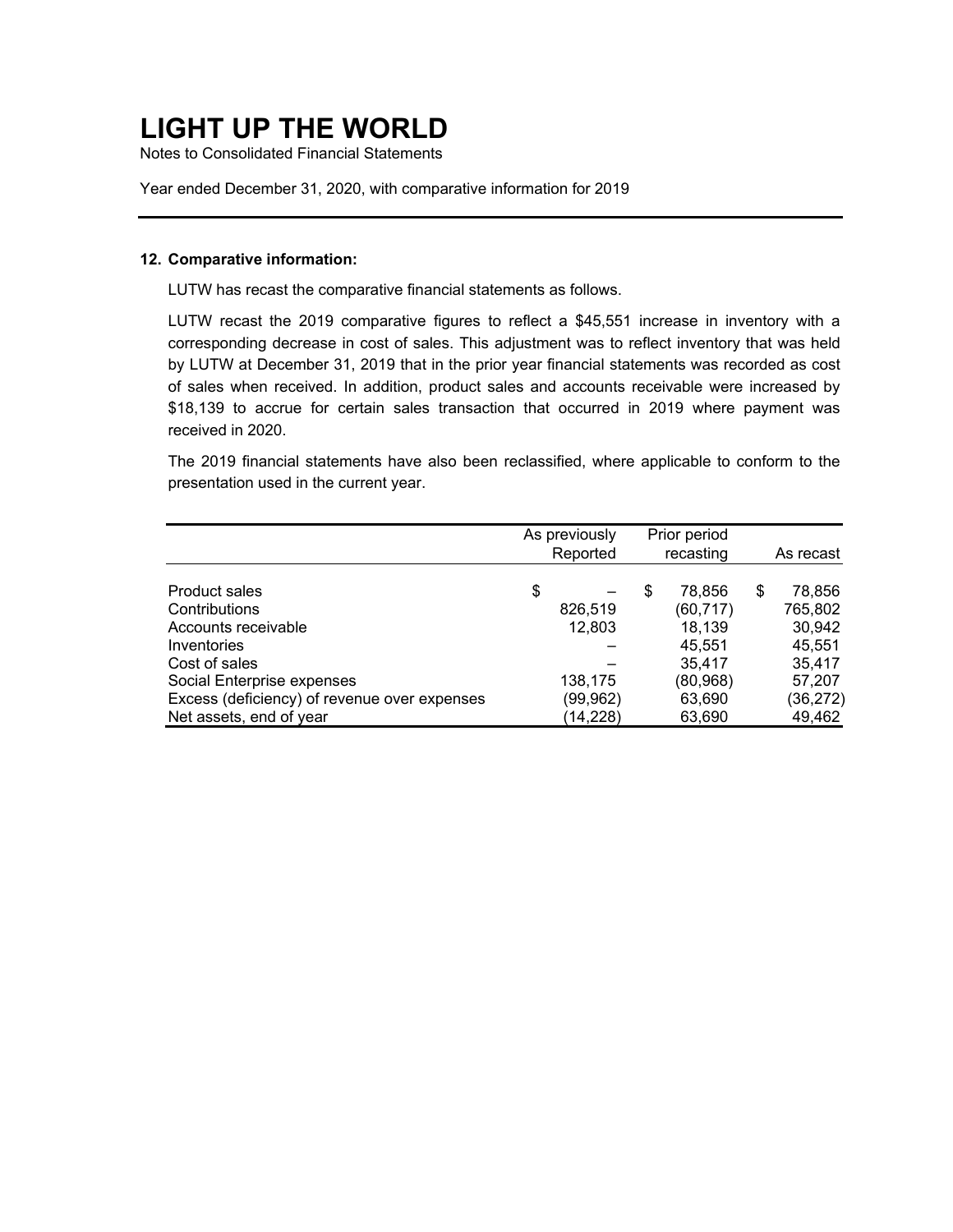Schedule of Expenses (unaudited) Year ended December 31, 2020, with comparative information for 2019

### **Schedule 1**

(unaudited)

|                                                                   | 2020             | 2019                     |
|-------------------------------------------------------------------|------------------|--------------------------|
|                                                                   |                  |                          |
| Programs:                                                         |                  |                          |
| Project expense:                                                  | \$               |                          |
| Field personnel salaries and benefits<br>Travel and accommodation | 72,488<br>28,522 | \$<br>138,233<br>110,718 |
| Cost of product                                                   | 7,825            | 51,813                   |
| Salaries and benefits                                             | 37,978           | 124,051                  |
| Field operating costs                                             | 9,088            | 18,389                   |
| Allocation of office rent                                         | 1,336            | 8,207                    |
| Foreign exchange (gain) loss                                      | (197)            | (279)                    |
|                                                                   |                  |                          |
|                                                                   | \$<br>157,040    | \$<br>451,112            |
| <b>Schedule 2</b>                                                 |                  |                          |
| (unaudited)                                                       |                  |                          |
|                                                                   | 2020             | 2019                     |
|                                                                   |                  |                          |
| Administration:                                                   |                  |                          |
| Salaries and benefits                                             | \$<br>62,703     | \$<br>43,210             |
| Foreign exchange (gain) loss                                      | (141)            | 13,944                   |
| Professional fees                                                 | 21,062           | 18,730                   |
| Office operating costs<br>Insurance                               | 20,445<br>7,198  | 15,118<br>5,588          |
| <b>GST</b> expense                                                | 688              | 1,241                    |
| Amortization                                                      | 182              | 248                      |
|                                                                   |                  |                          |
|                                                                   | \$<br>112,137    | \$<br>98,079             |
|                                                                   |                  |                          |
| <b>Schedule 3</b><br>(unaudited)                                  |                  |                          |
|                                                                   |                  |                          |
|                                                                   | 2020             | 2019                     |
| Fundraising:                                                      |                  |                          |
| Salaries and benefits                                             | \$<br>94,695     | \$<br>44,596             |
| Event promotion and staging                                       | 446              | 28,066                   |
| Donation processing fees                                          | 3,817            | 4,305                    |
| Office operating costs                                            | 8,110            | 5,187                    |
| Design, printing and communications                               | 1,259            | 6,758                    |
|                                                                   | \$<br>108,327    | \$<br>88,912             |
|                                                                   |                  |                          |